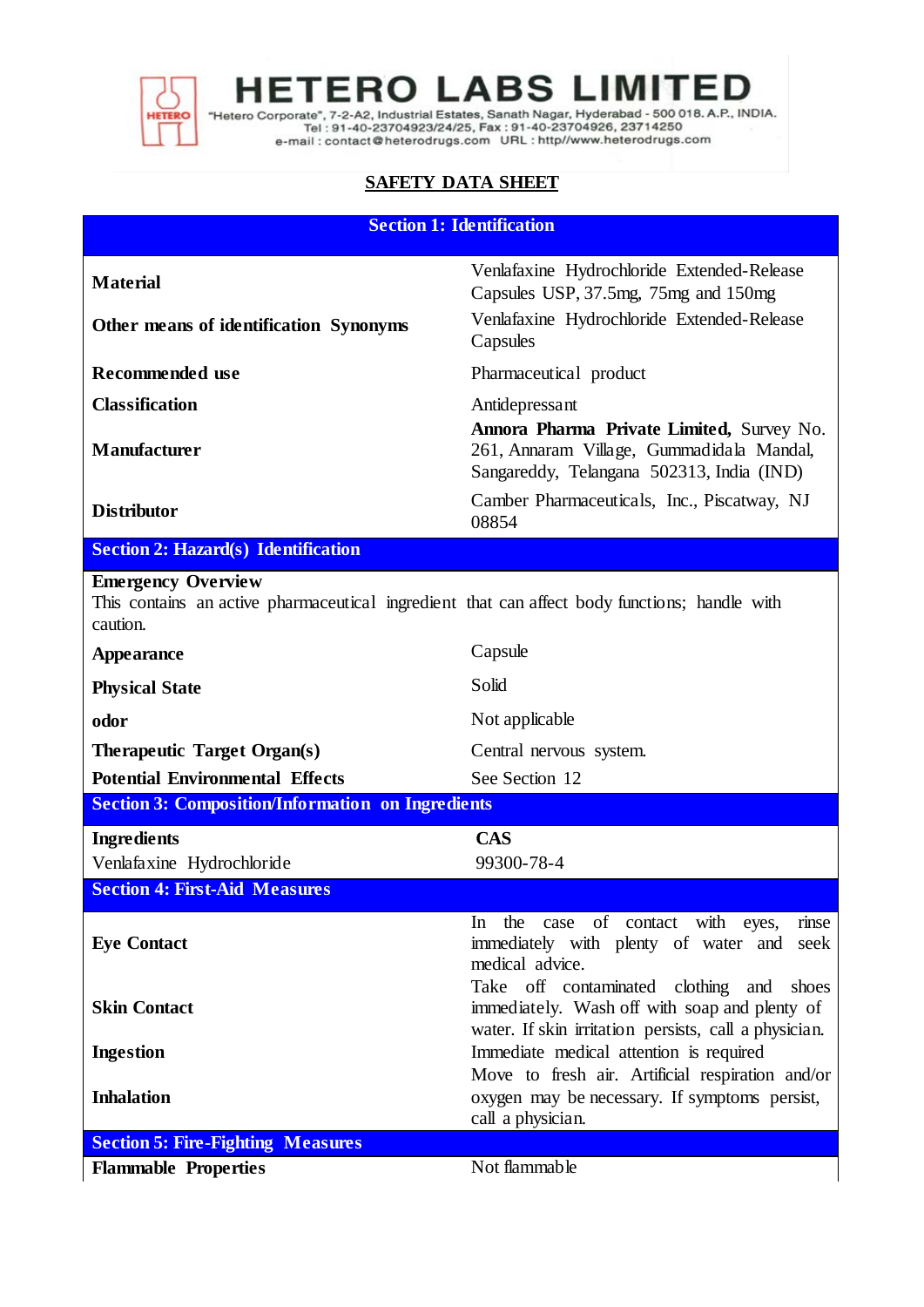

IERO L

Tel: 91-40-23704923/24/25, Fax: 91-40-23704926, 23714250 

**Extinguishing Media: Suitable Extinguishing Media** Use water spray, foam, dry chemical or carbon<br> dioxide. **Unsuitable Extinguishing Media** Do not use water jet. **Fire Fighting** Evacuate area and fight fire from a safe distance. Cool closed containers exposed to fire with water spray. In the event of fire and/or explosion do not breathe fumes. **Hazardous Combustion Products** Carbon oxides, nitrogen oxides. **Protective Equipment and Precautions for Firefighters** In the event of fire, wear self-contained breathing apparatus and special protective equipment for fire fighters. **Section 6: Accidental Release Measures Personal Precautions** Safety glasses or goggles when splash potential exists **Environmental precautions** Prevent product from entering drains. Local authorities should be advised if a significant spill cannot be contained. **Methods for Cleaning up** Take up mechanically and collect in suitable container for disposal. Clean contaminated surface thoroughly. Avoid formation of dust and aerosols. **Section 7: Handling and Storage Handling** For prolonged or repeated skin contact use suitable protective gloves. The selection of gloves for a specific activity must be based on the material's properties and on possible permeation and degradation that may occur under the circumstances of use. Care must be exercised if insufficient data are available and further guidance should be sought from your local EHS department. Potential allergic reactions can occur with certain glove materials (e.g. Latex) and therefore these should be avoided. Glove selection must take into account any solvents and other hazards present. **Storage** Store at 20° to 25°C (68° to 77°F) [see USP Controlled Room Temperature].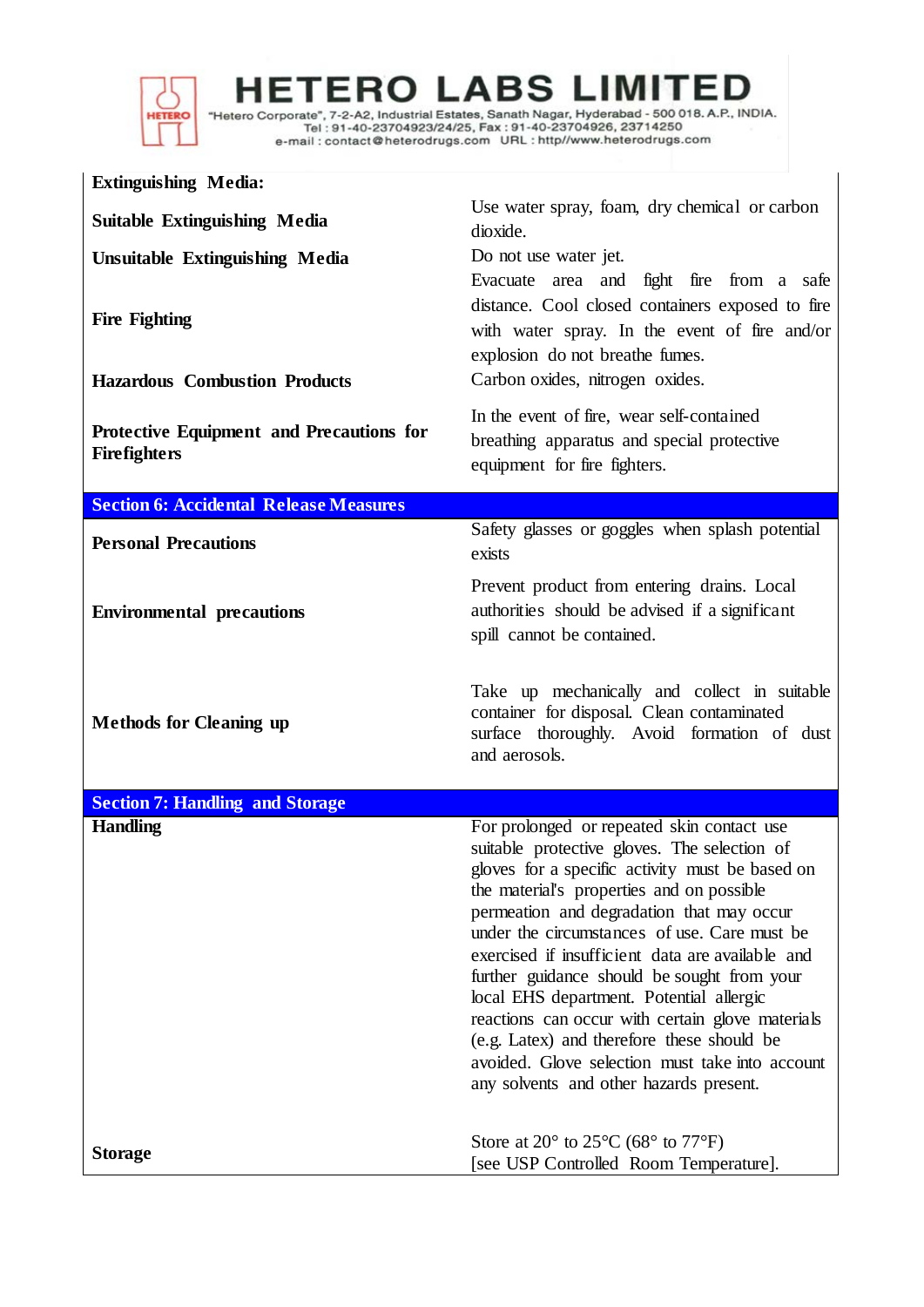

**HETERO LABS LIMITED** 

"Hetero Corporate", 7-2-A2, Industrial Estates, Sanath Nagar, Hyderabad - 500 018. A.P., INDIA.<br>Tel : 91-40-23704923/24/25, Fax : 91-40-23704926, 23714250<br>e-mail : contact@heterodrugs.com URL : http://www.heterodrugs.com

## **Section 8: Exposure Controls/Personal Protection**

| <b>Emergency Limits</b>                                         |                                                                                                                                                                                                                                                                                                                                                                                                                                                                                 |
|-----------------------------------------------------------------|---------------------------------------------------------------------------------------------------------------------------------------------------------------------------------------------------------------------------------------------------------------------------------------------------------------------------------------------------------------------------------------------------------------------------------------------------------------------------------|
| Venlafaxine Hydrochloride                                       | <b>Not Available</b>                                                                                                                                                                                                                                                                                                                                                                                                                                                            |
| <b>Personal Protective Equipment:</b>                           |                                                                                                                                                                                                                                                                                                                                                                                                                                                                                 |
| <b>Eye/face Protection</b>                                      | If contact is likely, safety glasses with side<br>shields are recommended                                                                                                                                                                                                                                                                                                                                                                                                       |
| <b>Skin Protection</b>                                          | Wear suitable protective clothing                                                                                                                                                                                                                                                                                                                                                                                                                                               |
| <b>Respiratory Protection</b>                                   | When workers are facing concentrations above<br>the exposure limit they must use appropriate<br>certified respirators                                                                                                                                                                                                                                                                                                                                                           |
| <b>General Hygiene</b><br><b>Considerations</b><br><b>Other</b> | When using, do not eat, drink or smoke.<br>General industrial hygiene practice.<br>Wash<br>hands before breaks and at the end of workday.<br>Limit access to only personnel trained in the<br>safe handling of this material. Consult a health<br>safety professional for specific<br>and<br>PPE,                                                                                                                                                                               |
|                                                                 | respirator, and risk assessment guidance.                                                                                                                                                                                                                                                                                                                                                                                                                                       |
| <b>Section 9: Physical and Chemical Properties</b>              |                                                                                                                                                                                                                                                                                                                                                                                                                                                                                 |
| <b>Appearance</b>                                               | Capsule                                                                                                                                                                                                                                                                                                                                                                                                                                                                         |
| <b>Color</b>                                                    | As per Description                                                                                                                                                                                                                                                                                                                                                                                                                                                              |
| Physical State                                                  | Solid                                                                                                                                                                                                                                                                                                                                                                                                                                                                           |
|                                                                 | Venlafaxine Hydrochloride Extended-Release<br>Capsules USP, 37.5 mg                                                                                                                                                                                                                                                                                                                                                                                                             |
|                                                                 | White to off-white colored, round to oval shaped<br>pellets filled in size 3 hard Gelatir1 capsules with<br>grey opaque cap imprinted with 'V' in black<br>color, white opaque body imprinted with '9' in<br>black color.                                                                                                                                                                                                                                                       |
|                                                                 | Bottle of 30 Tablets (NDC 31722-002-30)                                                                                                                                                                                                                                                                                                                                                                                                                                         |
|                                                                 | Bottle of 90 Tablets (NDC 31722-002-90)<br>Bottle of 500 Tablets (NDC 31722-002-05)                                                                                                                                                                                                                                                                                                                                                                                             |
|                                                                 | Blister Package (10×10) (NDC 31722-002-01)                                                                                                                                                                                                                                                                                                                                                                                                                                      |
| <b>Description</b>                                              |                                                                                                                                                                                                                                                                                                                                                                                                                                                                                 |
|                                                                 | Venlafaxine Hydrochloride Extended-Release<br>Capsules USP, 75 mg<br>White to off white colored, round to oval shaped<br>pellets filled in size 1 hard Gelatin capsules with<br>peach opaque cap imprinted with 'V' in black<br>color, white opaque body imprinted with '10' in<br>black color.<br>Bottle of 30 Tablets (NDC 31722-003-30)<br>Bottle of 90 Tablets (NDC 31722-003-90)<br>Bottle of 500 Tablets (NDC 31722-003-05)<br>Blister Package (10×10) (NDC 31722-003-01) |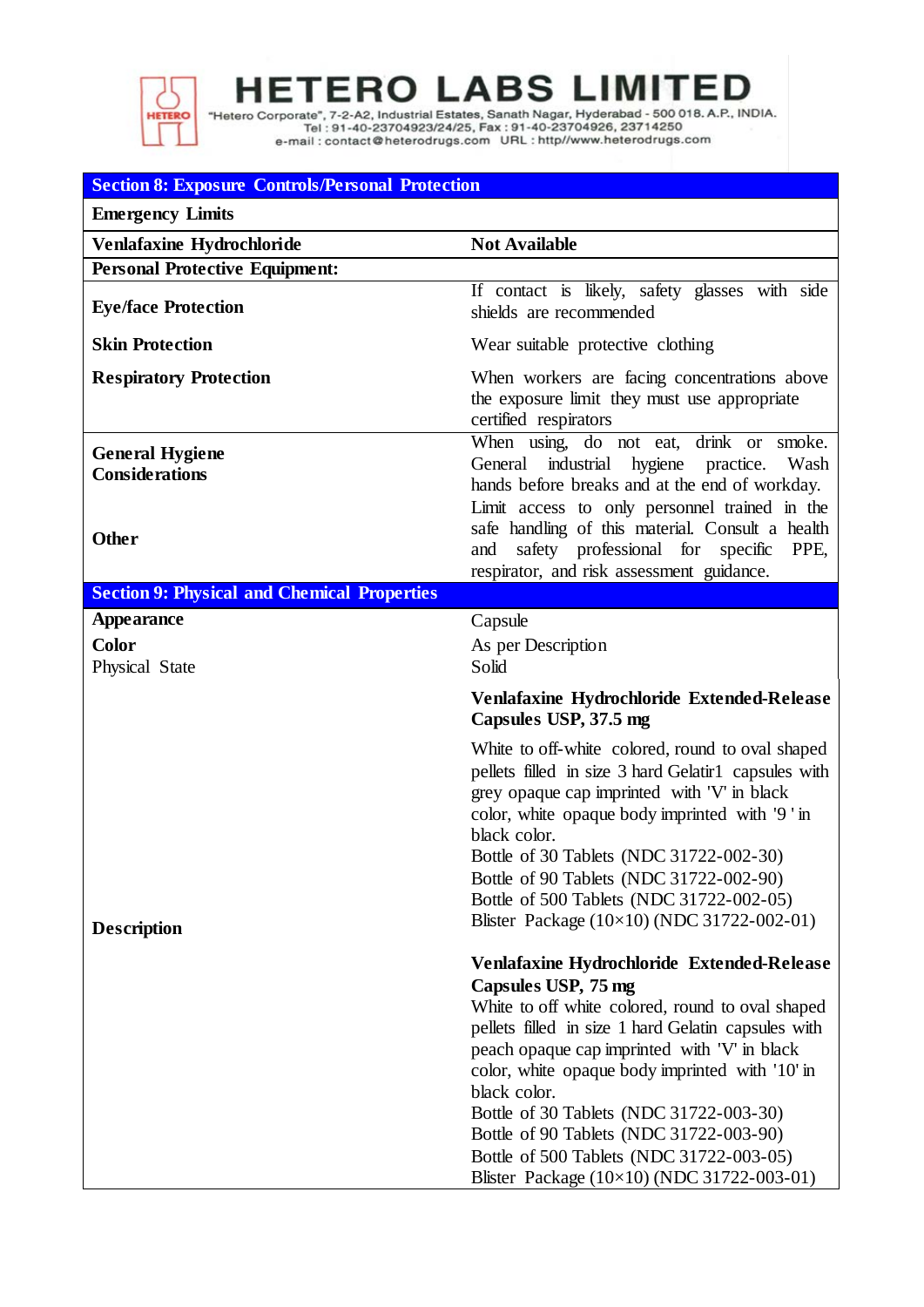| <b>HETERO</b>                                                            | <b>HETERO LABS LIMITED</b><br>"Hetero Corporate", 7-2-A2, Industrial Estates, Sanath Nagar, Hyderabad - 500 018. A.P., INDIA.<br>Tel: 91-40-23704923/24/25, Fax: 91-40-23704926, 23714250                                                                                                                                                                                                                                                                                          |  |
|--------------------------------------------------------------------------|------------------------------------------------------------------------------------------------------------------------------------------------------------------------------------------------------------------------------------------------------------------------------------------------------------------------------------------------------------------------------------------------------------------------------------------------------------------------------------|--|
|                                                                          | Venlafaxine Hydrochloride Extended-Release<br>Capsules USP, 150 mg                                                                                                                                                                                                                                                                                                                                                                                                                 |  |
|                                                                          | White to off white colored, round to oval shaped<br>pellets filled in size '0' hard Gelatin capsules with<br>orange opaque cap imprinted with 'V' in black<br>color, white opaque body imprinted with '11' in<br>black color.<br>Bottle of 30 Tablets (NDC 31722-004-30)<br>Bottle of 90 Tablets (NDC 31722-004-90)<br>Bottle of 500 Tablets (NDC 31722-004-05)<br>Blister Package (10×10) (NDC 31722-004-01)                                                                      |  |
| <b>Section 10: Stability and Reactivity</b>                              |                                                                                                                                                                                                                                                                                                                                                                                                                                                                                    |  |
| <b>Chemical stability</b>                                                | Stable at room temperature.                                                                                                                                                                                                                                                                                                                                                                                                                                                        |  |
| <b>Conditions</b> to Avoid                                               | No data available                                                                                                                                                                                                                                                                                                                                                                                                                                                                  |  |
| <b>Materials to Avoid</b>                                                | No materials to be especially mentioned.                                                                                                                                                                                                                                                                                                                                                                                                                                           |  |
| <b>Hazardous Decomposition Products</b>                                  | None under normal use.                                                                                                                                                                                                                                                                                                                                                                                                                                                             |  |
| <b>Possibility of Hazardous Reactions</b>                                | None under normal use.                                                                                                                                                                                                                                                                                                                                                                                                                                                             |  |
| <b>Section 11: Toxicological Information</b>                             |                                                                                                                                                                                                                                                                                                                                                                                                                                                                                    |  |
| The following effects are based on the Active Pharmaceutical Ingredient. |                                                                                                                                                                                                                                                                                                                                                                                                                                                                                    |  |
| <b>Acute Toxicity - Venlafaxine Hydrochloride</b>                        |                                                                                                                                                                                                                                                                                                                                                                                                                                                                                    |  |
| <b>Inhaled</b>                                                           | The material is not thought to produce either<br>adverse health effects or irritation of the<br>respiratory tract following inhalation (as<br>classified by EC Directives using animal<br>models). Nevertheless, adverse systemic effects<br>have been produced following exposure of<br>animals by at least one other route and good<br>hygiene practice requires that exposure be kept<br>to a minimum and that suitable control<br>measures be used in an occupational setting. |  |
|                                                                          | If prior damage to the circulatory or nervous<br>systems has occurred or if kidney damage has<br>been sustained, proper screenings should be<br>conducted on individuals who may be exposed<br>to further risk if handling and use of the<br>material result in excessive exposures.                                                                                                                                                                                               |  |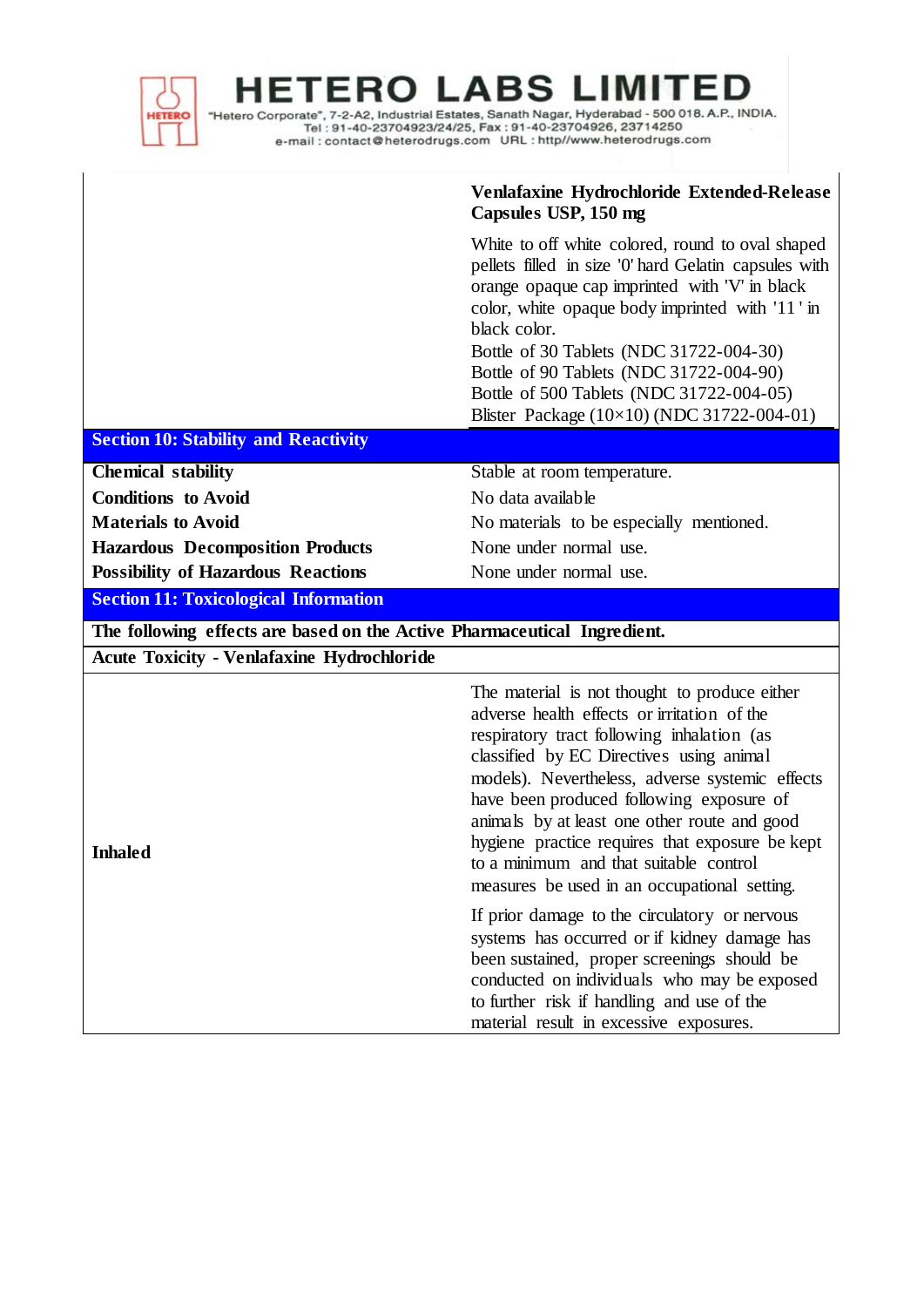

"Hetero Corporate", 7-2-A2, Industrial Estates, Sanath Nagar, Hyderabad - 500 018. A.P., INDIA. Tel: 91-40-23704923/24/25, Fax: 91-40-23704926, 23714250 

> Skin contact is not thought to have harmful health effects (as classified under EC Directives); the material may still produce health damage following entry through wounds, lesions or abrasions.

> Limited evidence exists, or practical experience predicts, that the material either produces inflammation of the skin in a substantial number of individuals following direct contact, and/or produces significant inflammation when applied to the healthy intact skin of animals, for up to four hours, such inflammation being present twenty -four hours or more after the end of the exposure period. Skin irritation may also be present after prolonged or repeated exposure; this may result in a form of contact dermatitis (nonallergic). The dermatitis is often characterised by skin redness (erythema) and swelling (oedema) which may progress to blisterin (Vesiculation), scaling and thickening of the epidermis. At the microscopic level there may be intercellular oedema of the spongyl llayer of the skin (spongiosis) and intracellular oedema of the epidermis.

> Photosensitiser: Certain individuals working with this substance may show an abnormally heightened or allergic reaction of the skin to the influence of sunlight. This results in sensitivity to sun, which may be severe, unless protective covering and 15+SPF sunblock cream are used. Responses may vary from sunburn-like responses to edematous, vesiculated lesions or bullae.

Open cuts, abraded or irritated skin should not be exposed to this material

Entry into the blood -stream through, for example, cuts, abrasions, puncture wounds or lesions, may produce systemic injury with harmful effects. Examine the skin prior to the use of the material and ensure that any external damage is suitably protected.

**Skin Contact**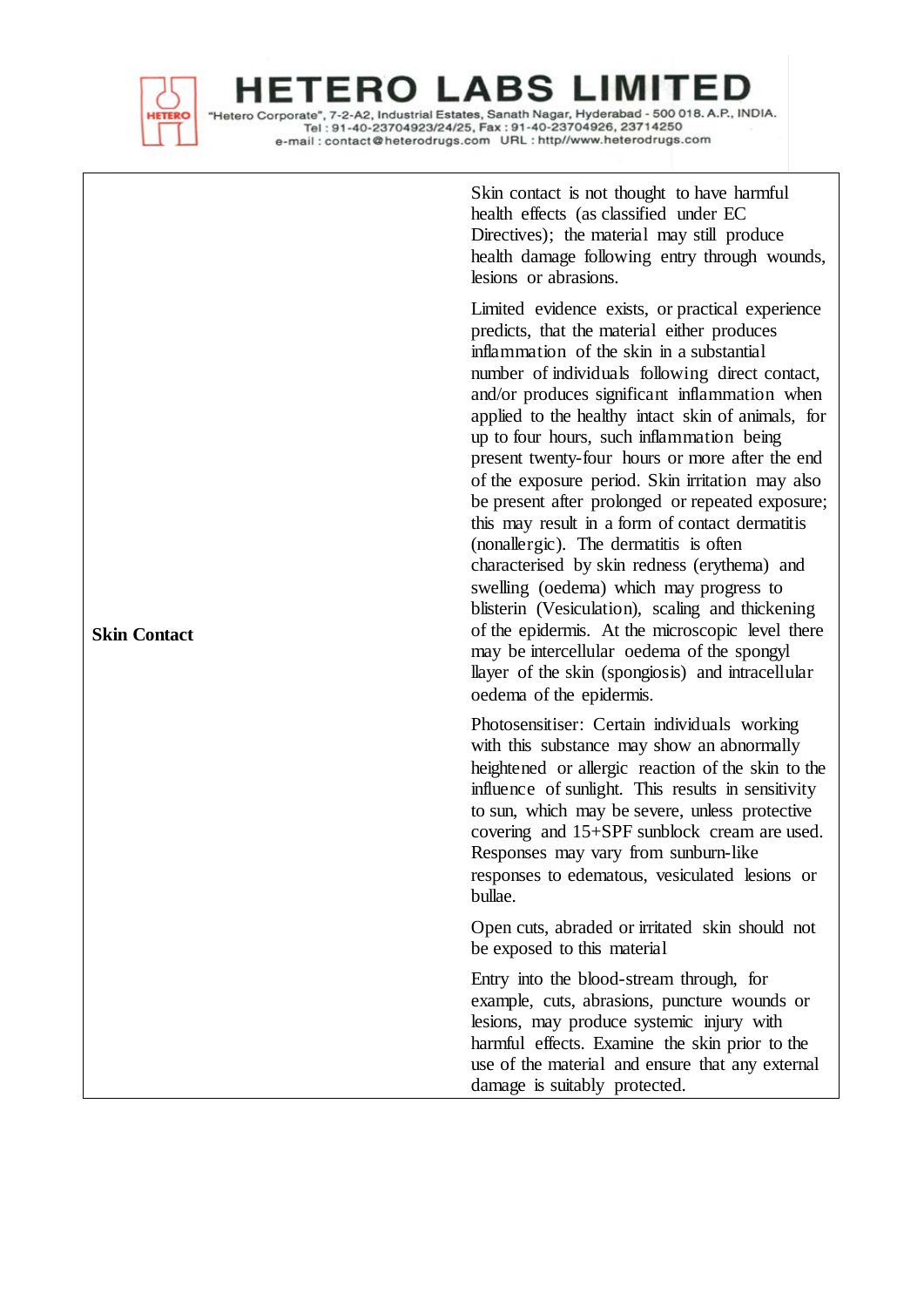

 $\mathsf I$ 

**ERO** Δ - L

"Hetero Corporate", 7-2-A2, Industrial Estates, Sanath Nagar, Hyderabad - 500 018. A.P., INDIA.<br>Tel: 91-40-23704923/24/25, Fax: 91-40-23704926, 23714250 

| Eye                                                                                                                                                                                    | Although the material is not thought to be an<br>irritant (as classified by EC Directives), direct<br>contact with the eye may cause transient<br>characterised<br>by<br>discomfort<br>tearing<br><b>or</b><br>conjunctival redness (as with windburn). Slight<br>abrasive damage may also result. The material<br>may produce foreign body irritation in certain<br>individuals. |  |  |
|----------------------------------------------------------------------------------------------------------------------------------------------------------------------------------------|-----------------------------------------------------------------------------------------------------------------------------------------------------------------------------------------------------------------------------------------------------------------------------------------------------------------------------------------------------------------------------------|--|--|
| <b>Multiple Dose Toxicity - Venlafaxine Hydrochloride</b>                                                                                                                              |                                                                                                                                                                                                                                                                                                                                                                                   |  |  |
| <b>No Toxicologic Effect</b>                                                                                                                                                           | See Carcinogenicity                                                                                                                                                                                                                                                                                                                                                               |  |  |
| <b>Dose/Species/Study Length</b><br>Maximum Tolerated Dose (MTD), Oral - Venlafaxine Hydrochloride                                                                                     |                                                                                                                                                                                                                                                                                                                                                                                   |  |  |
| Carcinogenicity                                                                                                                                                                        | Studies in rats and mice for 24 and 18 months,<br>respectively, have revealed no evidence of an<br>increased risk of tumor development.                                                                                                                                                                                                                                           |  |  |
| <b>Genetic Toxicity</b>                                                                                                                                                                | No evidence of mutagenicity was observed in a<br>battery of in vitro and in vivo assays. There was<br>clastogenic<br>the<br>response<br>$\mathbf{m}$<br>$\mathbf{m}$<br>vivo<br>a<br>chromosomal aberration assay<br>in rat<br>bone<br>marrow.                                                                                                                                    |  |  |
| <b>Reproductive Toxicity</b>                                                                                                                                                           | Studies in rats were found to have no effect on<br>fertility and reproductive performance.                                                                                                                                                                                                                                                                                        |  |  |
| <b>Developmental Toxicity</b>                                                                                                                                                          | No teratogenic effects were observed in rats or<br>rabbits. A decrease in pup weight, an increase<br>in still born pups, and an increase in pup deaths<br>during the first 5 days of lactation have also<br>been reported when rats were dosed at<br>pregnancy and continued until weaning.                                                                                       |  |  |
| <b>12. ECOLOGICAL INFORMATION</b>                                                                                                                                                      |                                                                                                                                                                                                                                                                                                                                                                                   |  |  |
| <b>Chemical Fate Information - Venlafaxine Hydrochloride</b>                                                                                                                           |                                                                                                                                                                                                                                                                                                                                                                                   |  |  |
| <b>Mobility</b>                                                                                                                                                                        | Freely soluble in Methanol and Water, soluble<br>in anhydrous<br>Ethanol<br>and<br>slightly soluble<br>practically<br><b>or</b><br>insoluble in Acetone                                                                                                                                                                                                                           |  |  |
| <b>Biodegradability</b>                                                                                                                                                                | Not inherently biodegradable.                                                                                                                                                                                                                                                                                                                                                     |  |  |
| <b>Stability in Water</b>                                                                                                                                                              | Relatively stable.                                                                                                                                                                                                                                                                                                                                                                |  |  |
| <b>Bioaccumulation</b>                                                                                                                                                                 | Bioaccumulation is unlikely.                                                                                                                                                                                                                                                                                                                                                      |  |  |
| <b>Ecotoxicity - Venlafaxine Hydrochloride</b>                                                                                                                                         |                                                                                                                                                                                                                                                                                                                                                                                   |  |  |
| Do NOT allow product to come in contact with surface waters or to intertidal areas below the<br>Light worker mouth. Do not contemporary without also in a continuous on disposition of |                                                                                                                                                                                                                                                                                                                                                                                   |  |  |

mean high water mark. Do not contaminate water when cleaning equipment or disposing of equipment wash-waters. Wastes resulting from use of the product must be disposed of on site or at approved waste sites.